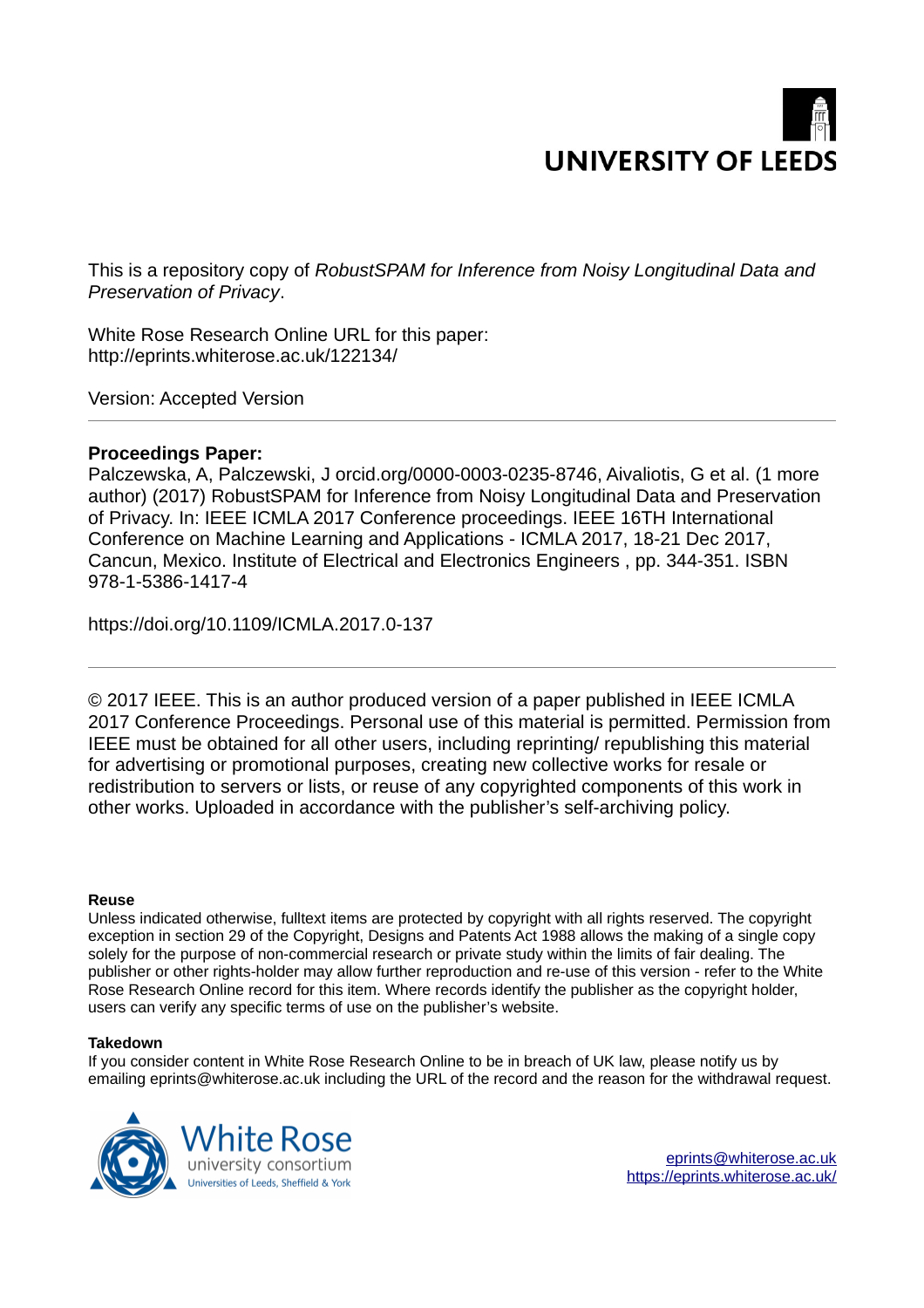# RobustSPAM for inference from noisy longitudinal data and preservation of privacy

Anna Palczewska School of Geography University of Leeds, UK Email: a.palczewska@leeds.ac.uk

Jan Palczewski and Georgios Aivaliotis School of Mathematics University of Leeds, UK Email: {j.palczewski,g.aivaliotis}@leeds.ac.uk

Łukasz Kowalik Institute of Informatics University of Warsaw, Poland Email: kowalik@mimuw.edu.pl

*Abstract*—The availability of complex temporal datasets in social, health and consumer contexts has driven the development of pattern mining techniques that enable the use of classical machine learning tools for model building. In this work we introduce a robust temporal pattern mining framework for finding predictive patterns in complex timestamped multivariate and *noisy* data. We design an algorithm RobustSPAM that enables mining of temporal patterns from data with noisy timestamps. We apply our algorithm to social care data from a local government body and investigate how the efficiency and accuracy of the method depends on the level of noise. We further explore the trade-off between the loss of predictivity due to perturbation of timestamps and the risk of person re-identification.

*Index Terms*—robust, temporal pattern, noisy data, privacy

#### I. INTRODUCTION

The widespread collection of data in social, health and consumer contexts has contributed to the availability of complex temporal datasets. Data instances collected in these datasets are characterized by a variable number of irregularly spaced timestamped events that include information about continuous activities and instantaneous events (e.g. Electronic Health Records, machine log files, credit/debit card use). The increase in the number of complex temporal datasets has prompted the development of methods that extend applicability of classical statistical, machine learning and data mining methods to those datasets [1]–[3]. This is particularly important in monitoring or detection problems such as: patient monitoring [4] or fraud detection [5]. These methods involve identification of relevant temporal patterns of events. Patterns represent sequences of time-point (or time-intervals) events. They are used to encode original variable-length data instances as fixed-length binary vectors representing presence or absence of chosen patterns therefore enabling application of existing classification and prediction tools.

Existing temporal pattern mining algorithms extend sequential pattern mining methods to a more complex case of timerelated pattern mining. They are based on time point or interval representations of the data and are typically exploiting Allentype relationships [6]. They require a temporal abstraction of the raw data into ordered coded events (e.g. two weeks of high blood pressure) [7]. This recoded data is searched for

AP, JP and GA gratefully acknowledge support by grant EP/N013980/1 from the UK Engineering and Physical Sciences Research Council.

frequent sequential patterns using algorithms such as Generalized Sequential Pattern algorithm (GSP) [8], PrefixSpan [9], Sequential PAttern Mining (SPAM) [10] or Sequential PAttern Discovery using Equivalence classes (SPADE) [11]. The application of the above algorithms to monitoring and detection tasks has been successful for datasets with accurately recorded timestamps. Our objective is to build a frequent pattern mining algorithm that performs well in mining temporal data that include error/noise in the timestamps, a common occurrence in manually maintained databases. The existing methods will not work for noisy data as the noise may perturb frequent patterns into a large number of rare patterns, which therefore will be excluded from the inference or, if included, may lead to over-fitting of a trained model.

This paper makes two contributions. Firstly, we design a robust approach for analysis of longitudinal data that can account for noise/errors in the recorded timestamps. Such errors are common in information systems maintained manually such as health records or social care systems. Errors in inputting information in the system might result in different or even reverse temporal relations which are not true (for example event A was recorded after event B whereas they took place in the reverse order). Existing algorithms that allow for some tolerance [3] take into account constant error margins around intervals. Our contribution is both theoretical (formulation of robust temporal patterns) and algorithmic (efficient methods for identification of such robust patterns which go beyond and are significantly harder than classical problems of sequential pattern mining). Our approach focuses on using time points instead of intervals and fitting probabilistic models for the errors in the time stamp around these time points. Intervals are represented as a start point and an end point with possibly different errors around those points. This representation allows for intuitive and relatively compact representation of patterns while still retaining predictive power similar to interval-based methods. Moreover, we noticed significant gains in terms of computational and algorithmic complexity in our robust pattern mining algorithm compared to a similar approach that we explored for interval mining (not reported in the paper, but will be clear to the reader after reading this article).

Our second contribution concerns privacy preservation/statistical disclosure problems in the context of longitudinal data. As such data contain rich temporal information, they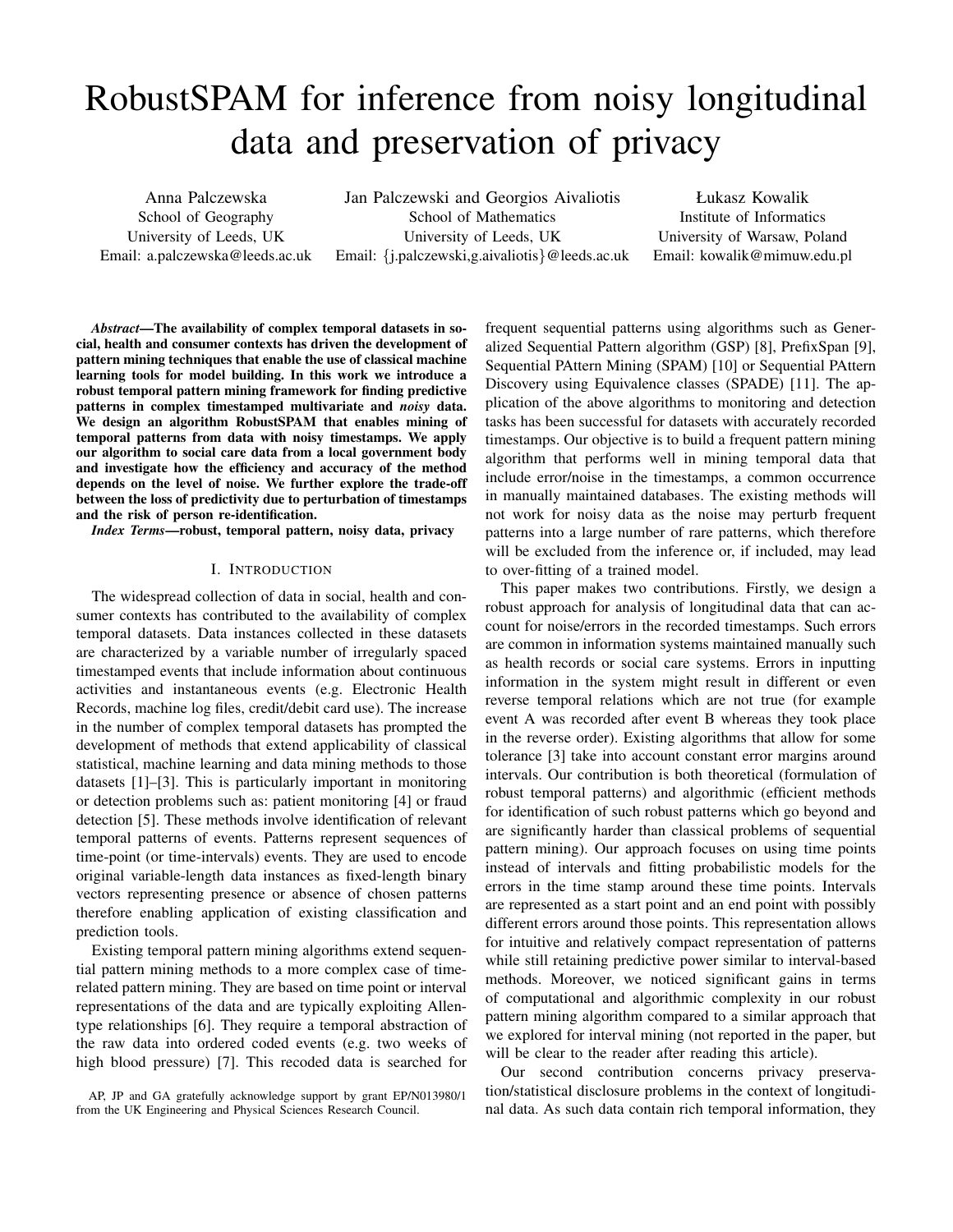may be used in person re-identification [12], [13]. A typical approach of using aggregate statistics is often insufficient for complex datasets as experience in [14] shows. Instead, we borrow from a classical approach in statistical disclosure and perturb timestamps with a random noise. Analysis with such perturbed data is possible through our robust timestamps approach. We measure the risk of re-identification with the Unicity measure [15]. This represents the percentage of uniquely identified records given a number of points in time. We will report on the performance of this method in predictive modeling; in particular, we will discuss the loss of predictive power and the sensitivity to specification of the noise.

As a test ground for our methods we will use a risk stratification problem in Adult Social Care. The dataset is provided by a local authority and contains for each client: timestamped referrals, assessments, reviews and services provided as well as static health and socio-economic descriptors. The aim is to identify clients that are at the highest risk of moving into expensive care (such as nursing or residential care) in order to provide additional services to extend their independence.

The paper is organized as follows: Section II introduces the classification problem. In Section III, we provide the mathematical foundation for defining robust order and robust pattern. Section IV describes the TestPattern algorithm and Robust Sequential Pattern Mining (RobustSPAM) algorithms. In Section V we explore the performance of the RobustSPAM algorithm, analyze the loss of predictive power due to the noise and the trade-off between the noise and privacy preservation. Section VI concludes this work.

#### II. PROBLEM DEFINITION

The general approach for modeling temporal datasets is defined as follows. Let  $D = \{ \langle x_i, y_i \rangle \}_{i=1}^n$  be a training dataset:  $x_i \in X$  is a collection of multidimensional timestamped instances and  $y_i \in Y$  is a class label associated with  $x_i$ . The main aim is to learn a function  $f : X \to Y$  that can classify unlabeled instances.

The dataset considered in this paper was provided by a local government body and comprises information from an Adult Social Care system. Every data instance  $x_i$  is a complete record of interactions with and services provided for a client. There are four main activities reported in the systems: referrals, assessments, services and reviews. The class label  $y_i$  denotes whether or not a client is in receipt of one of two expensive services (nursing or residence housing). A similar problem, although on a shorter time scale, has been studied for electronic health records (EHR) in [16].

Data instances are characterized by a variable number of irregularly timestamped events. We may have a situation that a client was referred for a need of care but was not eligible to receive any service then, but after a number of years ended up with the same referral reason and received a number of services. There are groups of clients (e.g mental health or disability problems) that receive support throughout their lives and groups of people that have single events like equipment or home adaptation only. This heterogeneity of client data means that a classifier cannot be learnt directly from the data.

A common approach for timestamped datasets is to apply a (dataset-based) transformation  $\phi : X \to X'$  that maps each instance  $x_i$  into a fix-length vector  $x'_i$  while retaining as much as possible temporal characteristics of  $x_i$ . In this work we use a dynamic transformation as proposed in [16]. We learn transformation  $\phi$  from data using temporal pattern mining by following the steps:

- 1) convert activities (events and intervals) into point-time sequences of events,
- 2) find frequent temporal patterns from the event sequence data.

Having transformed data  $D' = \{ \langle x'_i, y_i \rangle \}_{i=1}^n$  we can use classical machine learning methods to learn the classifier.

Electronic health records, social care records and other manually maintained datasets often contain errors in reporting timestamps. We also consider the case when data contain noise introduced in the process of anonymization. Current approaches for temporal pattern mining do not take these scenarios into account. Temporal patterns are searched within sequences of events ordered using time-point and/or interval relationships (e.g Allen's relations [17]) which assume accurate timestamps, therefore affecting pattern discovery. In this paper we address this problem. We propose a robust pattern mining algorithm for pattern discovery and we provide the analysis of the classifier predictive power vs the added noise to the timestamps. In the following sections we will explain in details steps of our modeling approach.

#### III. ROBUST TEMPORAL PATTERNS

#### *A. Event Abstraction*

Let  $\Sigma$  be an **abstraction alphabet** that represents a finite set of permitted abstractions. A multivariate variable  $x_i$  is transformed into an event representation  $e_i = \langle c_i, t_i \rangle$  with  $c_i \in \Sigma$ . In what follows we will write  $t(e_i)$  for  $t_i$  and  $e_i$  for  $c_i$ . Temporal abstractions have been well studied for transformation of numerical time series variables to a high level qualitative representation [7]. In case of EHR data, each clinical variable is transformed to an interval-based representation [16]. For categorical data, the alphabet  $\Sigma$  consists simply of all categories. Unfortunately, in many cases an event  $e_i$  is described by more than one categorical value (e.g., location and type of medical intervention). Constructing an alphabet through a product of possible categories leads usually to impractically large number of event codes (c.f. column 3 of Table IV) making the pattern mining part very computationally intensive and inference often infeasible. In such cases there is a need to recode categories and arrange them in hierarchies which can then be used at a different level of detail.

In this work we consider a social care dataset from a local government body with categorical variables only. To demonstrate the complexity of the data mentioned in the previous paragraph, a referral activity has been coded using three significant variables: source (by whom the referral was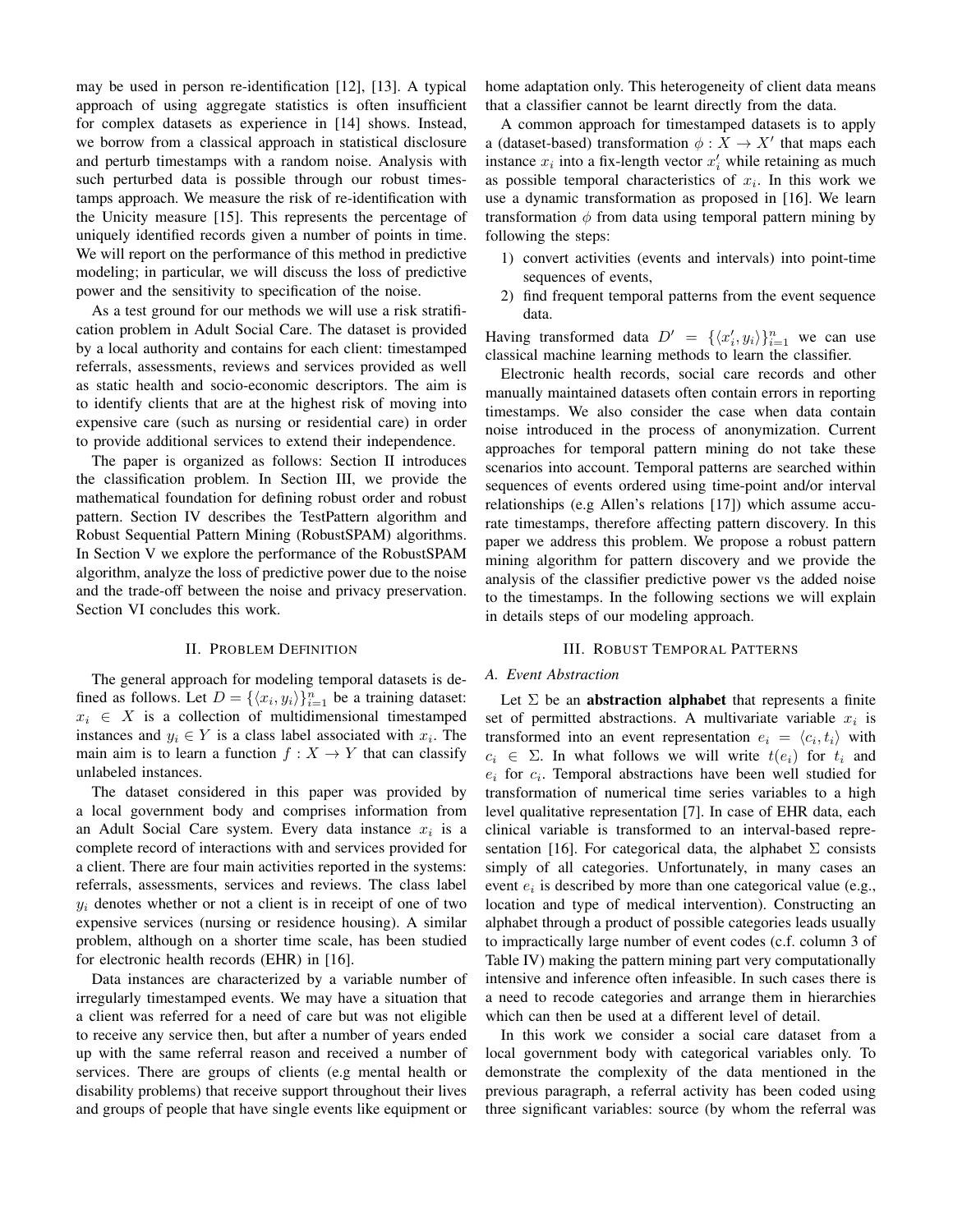$$
e1 \t e2
$$
\ne2 e1

Fig. 1. Effect of noise in timestamps on relative position of events on time axis. The top picture shows real times when events occurred. The effect of noise in timestamps in presented on the bottom picture.

made), reason (why) and outcome (action taken after the referral was made). The source categories were grouped into two categories: health (H) when referral came from primary or secondary care and other (O) representing e.g. police, self-referral, family/neighbors, legal agent, etc. The variable Reason was grouped in a number of categories such as (need for assessment (A.1), referral to mental health (A.3), carer assessment (C) etc.). The outcome variable includes: support plan amended (A.1), accept for assessment (A.2), accept for disability services (B.1), other decision (J). We represent the code for a referral activity as *activity type-source-reasonoutcome*, e.g. Ref-O-A.1-J or Ref-H-C-B.1.

After abstracting all variables/activities, we represent an instance  $x_i$  as a **sequence of events (SE)** sorted according to their timestamps  $t_i$ :

$$
SE_i = \langle e_1, e_2, e_3, \dots, e_l \rangle,
$$

where  $t(e_l) \leq t(e_{l+1})$ .

#### *B. Robust Temporal Relationship*

Consider two events  $e_1$  and  $e_2$  that occur at times  $t(e_1)$  and  $t(e_2)$ . Their relationship can be described in the following way:

- $e_1$  is before  $e_2$  (one event happens before the other event);
- $e_1$  co-occurs with  $e_2$  (both events happen at the same time).

In standard approaches, both relations are described with the following *order*:

$$
e_2 \ge e_1 \Leftrightarrow t(e_2) - t(e_1) \ge 0 \tag{1}
$$

The underlying assumption above is that observed data are exact. However, when timestamps are recorded with an error or are noisy, the relation between *recorded* timestamps  $t(e_2) \geq$  $t(e_1)$  may not imply that  $e_2$  *really* happened after  $e_1$ . In this paper we introduce a robust relation between events that is immune to such noisy perturbation of timestamps.

*Definition 1:* (Robust ordering) Event  $e_1$  happens before  $e_2$ in *robust ordering* with respect to  $\beta$ , denoted as  $e_1 \preceq e_2$ , if

$$
t(e_2) - t(e_1) \ge \beta(e_1, e_2). \tag{2}
$$

An ordering is called *separable* if

$$
\beta(e_1, e_2) = \hat{\beta}(e_1) + \hat{\beta}(e_2)
$$
 (3)

for a function  $\hat{\beta}$  depending on the event code.

#### Example.

Assume that the noise introduced to the timestamps is normally distributed with mean 0 and variance  $\sigma^2$ , independently from the type of event. Denoting by  $t(\cdot)$  a recorded timestamp and by  $t^*(\cdot)$  a real timestamp, we have

$$
t(\cdot) = t^*(\cdot) + \epsilon, \quad \epsilon \sim N(0, \sigma^2).
$$

We want to find a threshold  $K$  such that

$$
P(t(e_2) - t(e_1) \ge \underbrace{K}_{\beta(e_1, e_2)} | t^*(e_1) \le t^*(e_2) \ge \alpha
$$

for some confidence level  $\alpha$ , e.g.,  $\alpha = 95\%$ . Then setting  $\hat{\beta}(\cdot) = K/2$  defines a separable robust ordering such that  $t^*(e_1) \le t^*(e_2)$  implies that  $e_1 \le e_2$  with probability  $\alpha$ , i.e., we identify the true ordering of events with probability  $\alpha$ . Notice that a normally distributed noise does not allow for identification with probability 1 as the noise can potentially be arbitrarily large (however with a very small probability).

We compute

$$
P(t(e_2) - t(e_1) \ge K \mid t^*(e_1) \le t^*(e_2))
$$
  
\n
$$
\ge P(t(e_2) - t(e_1) \ge K \mid t^*(e_1) = t^*(e_2))
$$
  
\n
$$
= P(t^*(e_2) + \epsilon_2 - t^*(e_1) - \epsilon_1 \ge K \mid t^*(e_1) = t^*(e_2))
$$
  
\n
$$
= P(\underbrace{\epsilon_2 - \epsilon_1}_{N(0, 2\sigma^2)} \ge K)
$$
  
\n
$$
= P(\underbrace{\frac{\epsilon_2 - \epsilon_1}{\sqrt{2}\sigma}}_{N(0, 1)} \ge \frac{K}{\sqrt{2}\sigma}) = \Phi(-\frac{K}{\sqrt{2}\sigma})
$$

Therefore,

$$
P(t(e_2) - t(e_1) \ge K \mid t^*(e_1) \le t^*(e_2)) \ge \alpha
$$

if

i.e.,

$$
\Phi\left(-\frac{K}{\sqrt{2}\sigma}\right)=\alpha,
$$

$$
K = -\sqrt{2}\sigma \Phi^{-1}(\alpha).
$$

This yields a robust separable ordering with a constant function

$$
\hat{\beta} \equiv -\frac{\sqrt{2}}{2}\sigma \Phi^{-1}(\alpha).
$$

Taking  $\alpha = 50\%$  gives  $\hat{\beta} = 0$  and reclaims an ordinary ordering of real numbers. In practice, one will usually use  $\alpha > 50\%$ ; for example  $\alpha = 90\%$  gives  $K \approx -1.38\sigma$ .

Notice that unlike the exact relation between true timestamps  $t^*(\cdot)$ , the robust ordering defined above is not transitive if  $\beta$  < 0. Indeed, assume that  $e_1 \preceq e_2 \preceq e_3$ . This means that

$$
t(e_2) - t(e_1) \ge \hat{\beta}(e_1) + \hat{\beta}(e_2),
$$
  

$$
t(e_3) - t(e_2) \ge \hat{\beta}(e_2) + \hat{\beta}(e_3).
$$

From here we can only deduce that

$$
t(e_3) - t(e_1) \ge \hat{\beta}(e_1) + 2\hat{\beta}(e_2) + \hat{\beta}(e_3),
$$

while the right hand side is smaller (because  $\hat{\beta}(e_2) < 0$ ) than  $\hat{\beta}(e_1) + \hat{\beta}(e_3)$  which defines the relation  $e_1 \preceq e_3$ .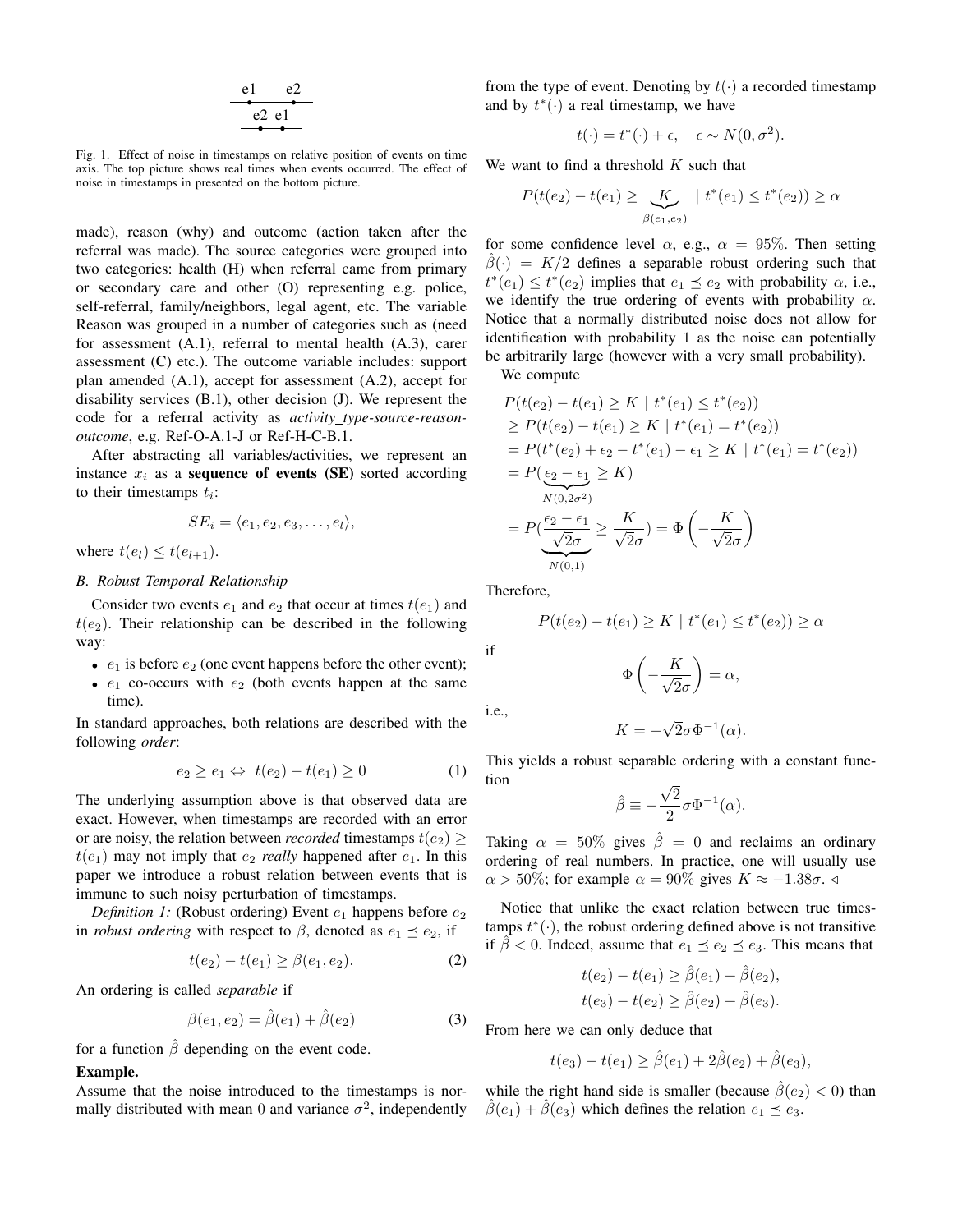#### *C. Robust Temporal Patterns*

The lack of transitivity of robust ordering means that representations of temporal patterns may be very complicated as temporal relationship between every pair of events has to be specified. In this paper, motivated by computational tractability, we restrict attention to patterns in which consecutive events are assumed to be ordered according to the robust ordering  $\preceq$ . This means that a pattern can be represented by a sequence of events and the robustness only enters at the stage of verifying if it is contained in a given instance.

*Definition 2:* (Temporal Pattern) A temporal pattern is a sequence of events  $P = \langle p_1, p_2, \ldots, p_k \rangle$ . The size |P| (also denoted  $length(P)$  of P is defined as the number k of events in the sequence.

*Definition 3:* (Robust inclusion) An instance  $x_i$  with the event representation  $SE_i = \langle e_1, e_2, \dots, e_l \rangle$  contains a pattern  $P = \langle p_1, p_2, \dots, p_k \rangle$ , denoted  $P \in SE_i$ , if there is a one-toone mapping p from  $\{1, \ldots, k\}$  to  $\{1, \ldots, l\}$  such that

$$
\forall_{i\in 1,\ldots,k} : e_{p_i} \preceq e_{p_{i+1}},
$$

where  $\preceq$  is a robust ordering.

## IV. TEMPORAL PATTERN MINING ALGORITHM FOR ROBUST TIMESTAMPS

In this section, we present an algorithm for mining frequent robust temporal patterns. The algorithm takes as an input  $D$ : the sequence of events (SE) representation for each client and the function  $\beta$ . It finds all frequent *l*-length patterns with the length l within given bounds similarly as in the classical SPAM [10]. The procedure is iterative and follows the following two phases:

- 1) (candidate generation phase) generate a candidate pattern by extending a frequent l-pattern using depth-firstsearch (DFS) algorithm (as in SPAM),
- 2) (counting phase) accept the new pattern if it has support at least  $\tau$ , i.e. the proportion of records that contain it is at least  $\tau$ . This is where our algorithmic contribution lies.

An *l*-pattern is a sequence  $s = \langle e_1, e_2, \dots, e_l \rangle$  and  $s \in SE$ . Its extension comprises adding a new event code at the end. If the sequence s is not frequent any child sequence generated from s cannot be frequent, which allows for truncation of the search tree. This is called an a priori principle [18].

In the following subsection we describe details of these steps.

#### *A. Candidate Generation*

To generate candidates we used the depth-first search (DFS) approach as it was proposed in [10]. We start at the root node with a 0-pattern. At each node  $n$  we extend the  $l$ -pattern adding a new event  $e_k$  at its tail and we calculate its support. If the support of a generated pattern  $s$  is greater than minimum support threshold  $\tau$ , we store that sequence and repeat DFS recursively on s. The maximum length of any sequence is limited since the input database is finite. If the support of

# Algorithm 1 RobustSPAM

**Input:** prefix, D, Sn, maxlen,  $\tau$ ,  $\beta$ 

- 1:  $sTemp = \emptyset$ 2: sPattern =  $\emptyset$
- 
- 3: for  $(c_i:Sn)$  do 4: pattern = (prefix,  $c_i$ )
- 5: support = GetSupport(D, pattern,  $\beta$ )
- 6: **if** (support  $>\tau$ ) then
- 7: store pattern
- 
- 8:  $sTemp = sTemp \cup c_i$ <br>9:  $sPattern = sPattern \cup$
- 9: sPattern = sPattern ∪ pattern 10: **end if** end if
- 11: end for
- 
- 12: for  $(i : sPattern)$  do
- 13: **if** (maxlen > |i|) **then**<br>14: **RobustSPAM**(i, D,
- **RobustSPAM**(*i*, D, sTemp, maxlen,  $\tau$ ,  $\beta$ )

15: end if

16: end for

# Algorithm 2 GetSupport

**Input:** D, pattern[],  $\beta$ 

1: count  $= 0$ 

- 2: for  $(i : D)$  do
- 3: Convert  $SE_i$  to tuple representation  $T[] = \{(t, st, c)\}\$ using  $\beta$
- 4: count=count + TestPattern(T[], pattern[])
- 5: end for
- 6: return count/|D|

s is less than  $\tau$ , then we do not need to repeat DFS on s as indicated by the a priori principle. If none of the generated children are frequent, then the node is a leaf and we backtrack up the tree and follow further steps of DFS procedure. Details are provided in Algorithm 1, RobustSPAM (Robust Sequential Pattern Mining). The algorithm takes the following inputs: a prefix ( $l$ -pattern to be extended), data  $D$ , a list possible events for extensions  $Sn$ , maximum pattern length maxlen and the minimal support  $\tau$ . In the first iteration  $Sn = \Sigma$ .

#### *B. Pattern Count*

In contrast to other temporal pattern mining algorithms the counting phase is challenging due to robust timestamps. In existing algorithms only the time order of events matters and standard subsequence matching algorithms suffice; their complexity is linear with respect to the length of the record. However, in the case of robust timestamps a definitive ordering of events cannot be established (c.f. Definition 3) and existing sequence matching algorithms cannot be applied. We therefore designed an algorithm for pattern matching which, thanks to the particular choice of function  $\beta(e_1, e_2) = \hat{\beta}(e_1) + \hat{\beta}(e_2)$ with  $\beta$  < 0, has also a linear complexity – the feature crucial for the efficiency of our approach.

The following observation lies at the roots of our algorithm: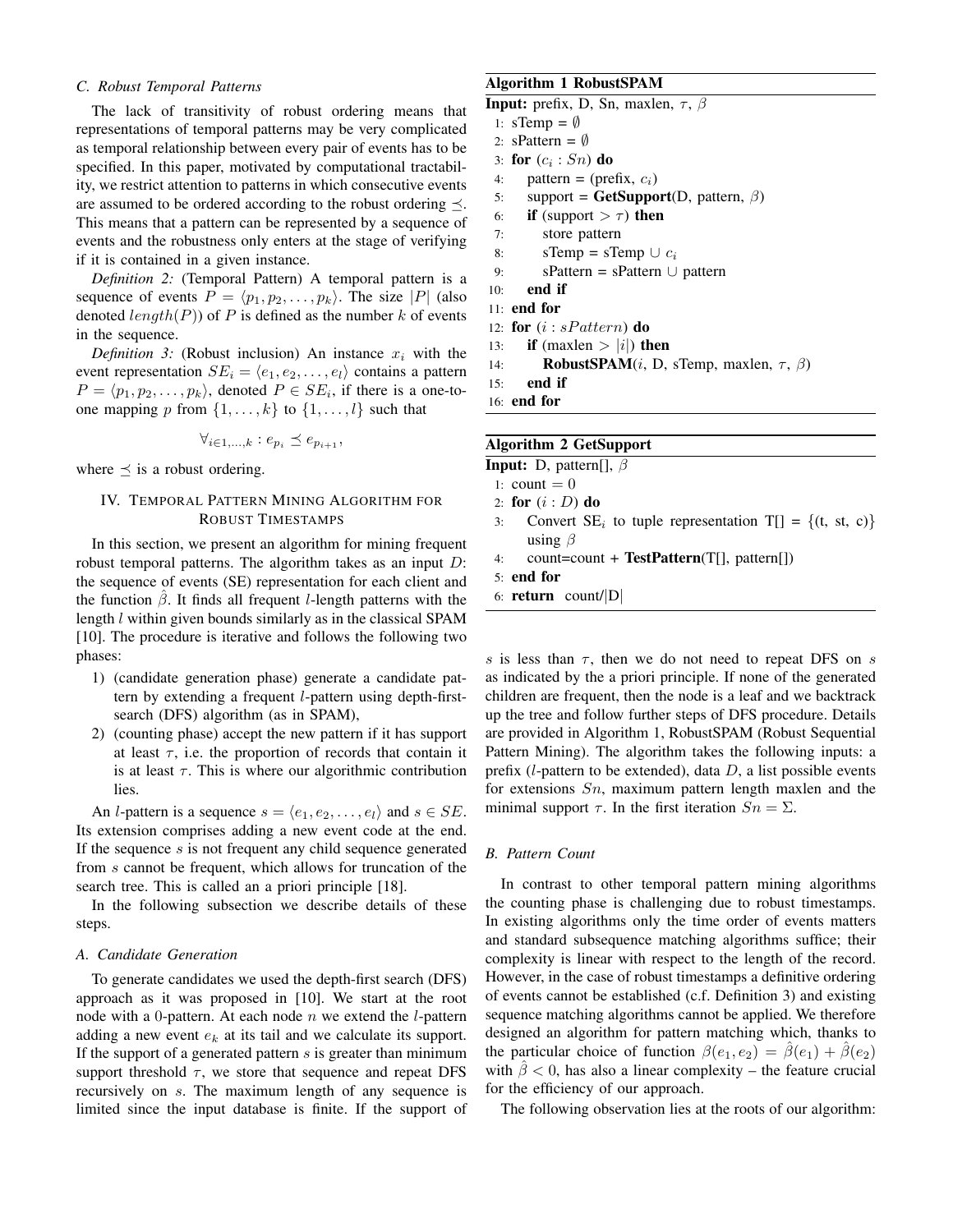$e_1 \preceq e_2$  if and only if

$$
t(e_2) - \hat{\beta}(e_2) \ge t_1 + \hat{\beta}(e_1).
$$

(Recall that  $\hat{\beta}(\cdot)$  < 0.) Figure 2 presents the robust order  $e_1 \preceq e_2$  between events  $e_1$  and  $e_2$ .



Fig. 2. Robust order for pattern count algorithm.

Following the above observation, we recode events for each client in the following way. For each event, we create two tuples (t,st,c) representing timestamp (t), status (st) and event code (c) as follows:

$$
(t(e_i) + \hat{\beta}(e_i), "start", e_i)), \qquad (t(e_i) - \hat{\beta}(e_i), "end", e_i)).
$$

For each client, those tuples are sorted with respect to (t) and stored in table T[] (see Algorithm 2), which forms the input to Algorithm 3. We use two arrays Active[] and Used[] that keep track of active event codes that can be used to match a pattern and those events which have already been matched, respectively. We walk through the table T[]. When we encounter a starting tuple (status="start") we increase the count for the code of this event within Active[] array. Then we test if there is a match with a corresponding event code in the pattern. If yes then we increase the event count in Used[] array and we test consecutive event code from the pattern against all the active but not already used codes. This is repeated until all event codes in Active[] are used. We then proceed with the next element from T[]. If the tuple status represents the closing intervals then we reduce the count in Active[] and Used<sup>[]</sup> arrays (the event is no more available for a matching).

#### V. EXPERIMENTAL RESULTS

In this section, we present results for a dataset on provision of adult social care by a local government. We test our approach when timestamps are perturbed by various levels of additive (Gaussian) noise thus enabling comparison to a benchmark model obtained under the assumption that the original dataset is free of inaccuracies in timestamp recording. We further explore the trade-off between privacy preservation through perturbation of timestamps and the loss of predictive power.

#### *A. Dataset*

The original dataset consists of 100,000 records of adult social care clients. For each client, there is an independent variable (label) yes/no describing if the client is in receipt of an expensive social care support package. Each client's record comprises a number of activities and their timestamps. There are four types of activities: referrals, assessments, services and reviews. Activities are described in the original dataset by a

# Algorithm 3 TestPattern

Input: T[], pattern[] 1: Active  $[-0, \text{ Used}$  $[-0, i = 0, x = 0]$ 2: for  $i = 1$  to n do 3:  $(t, st, c) := T[i]$ 4: **if**  $(st == "start")$  then 5: Active $[c]++$ 6: **if** (pattern[j]==c) **then** 7:  $ps = pattern[j]$ 8: do 9: Used[ps]++ 10: j++ 11:  $ps = pattern[j]$ 12: **while** Active[ps]-Used[ps]>  $0 \& j <$  |pattern|)<br>13: **if** (i==|pattern|) **then** 13: **if**  $(j == | pattern|)$  **then**<br>14:  $x = 1$  $x = 1$ 15: exit 16: end if 17: end if 18: else 19:  $\text{Active}[c]--$ <br>20:  $\text{Used}[c] = m$  $\text{Used}[c] = \max(0, \text{Used}[c]-1)$ 21: end if 22: end for 23:  $return x$ 

TABLE I RE-CODING ACTIVITIES TO THE EVENT REPRESENTATION.

| <b>Event Type</b> | Potential no. codes | No. codes in data |  |  |
|-------------------|---------------------|-------------------|--|--|
| referral          | 266                 |                   |  |  |
| assessments       |                     |                   |  |  |
| services          | 116                 |                   |  |  |
| reviews           |                     |                   |  |  |

number of attributes. We transformed them into a coded event dataset, see Table I. The referral event code is composed of three parts: source (who made a referral) – 2 categories; reason (why the service is needed) – 12 categories and outcome  $-decision$  for assessment) – 15 categories. The assessment activity was coded using only one variable – eligibility with 16 categories. The service activity was coded with 116 categories and the review activity – with 17 categories. The numbers of all possible codes for each event type is presented in the second column of Table I. The actual number of codes found within the dataset are showed in the last column of the same table.

For each client we represented the data as a sequence of events, sorting them by the timestamp. We selected 42,585 clients – those with more than three events  $|SE_i| > 3$ . We used this dataset to test model classification performance with an increasing level of timestamp perturbation. Further, to explore in more detail the risk of person re-identification and to analyze the loss of predicting power for our classifier to specification of the introduced noise, we selected 2000 clients and restricted their data to services only: there were 60 event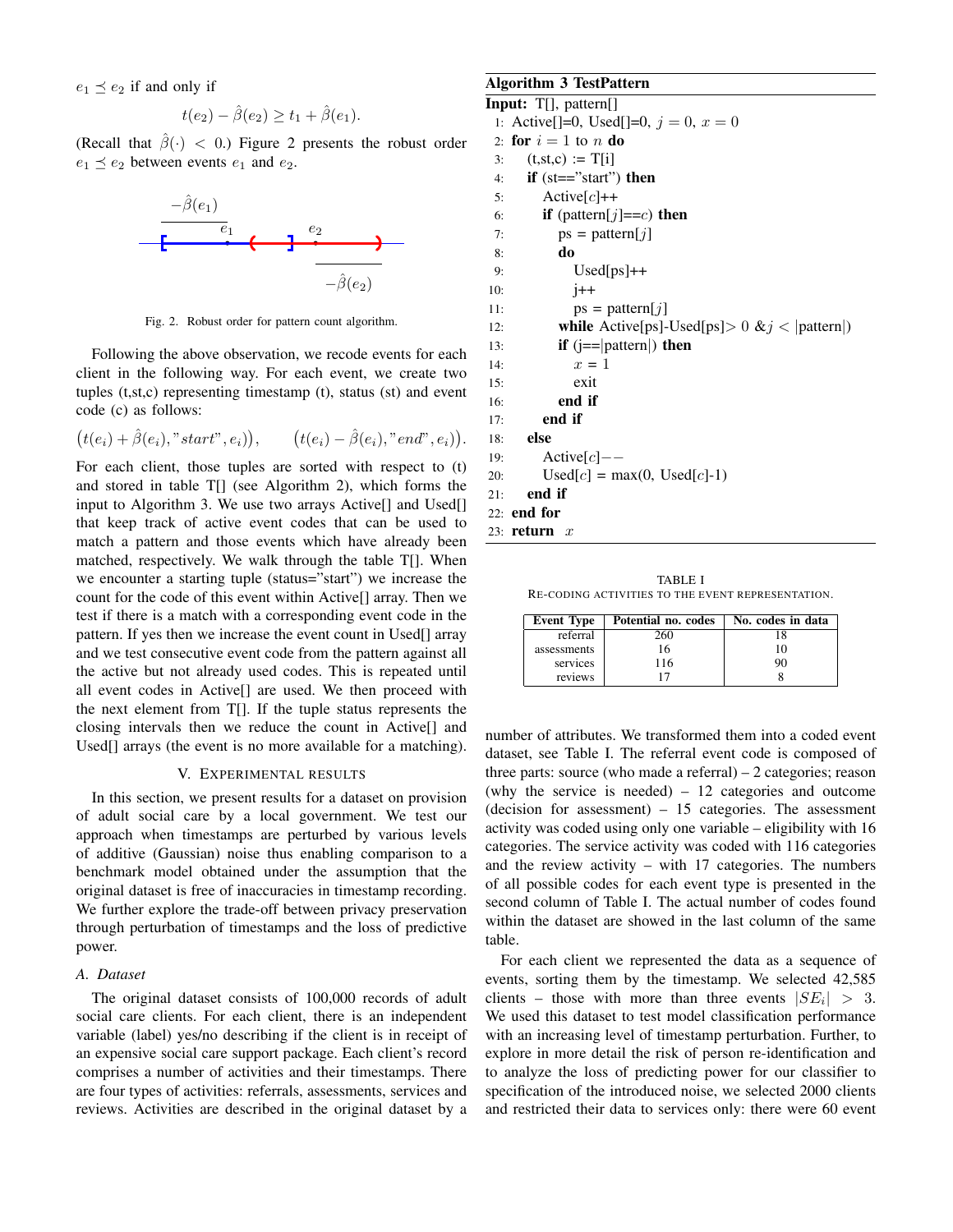type codes describing a type of service the client received. To increase the accuracy of the reference model (so that the effect of noise is clearer) we artificially assigned labels 0 and 1 to clients using clustering methods based on frequent temporal patterns.

#### *B. Workflow of the Experiment*

The experiment was performed in two steps:

- 1) Classification performance to test ability of the RobustSPAM algorithm to find patterns in noisy (randomly perturbed) data.
- 2) Detailed analysis of the trade-off between the loss of predictive power and the ability to re-identify individuals from timestamps.

In the first step we used original label defining if a person receives an expensive care support package. We followed the workflow provided in Section II. We converted activities into point-time sequences of events. We then perturbed timestamps by adding noise as follows:

$$
timestamp \longrightarrow \text{timestamp} + \text{noise } N(0, \gamma^2) \text{ in days},
$$

where  $N(0, \gamma^2)$  stands for the normal distribution with the mean 0 and the variance  $\gamma^2$ . We applied the RobustSPAM algorithm for  $\hat{\beta}(\cdot) = 2\gamma$  to find frequent patterns. Then we transformed the sequences of events into a binary matrix where each column represented presence (1) or absence (0) in a client record of a frequent pattern. The random forest model was used as a classifier.

In the second step, we used a similar procedure but extended the range of  $\gamma$  and assessed the probability of re-identification.

In both cases we mined frequent robust temporal patterns from each class label separately. Using local minimum support rather than global minimum support for the entire training dataset allows for finding patterns relevant for a given class, particularly in the case of unbalanced data.

#### *C. Classification Performance*

In this section we test the ability of our RobustSPAM algorithm to capture temporal patterns that are important for prediction. We compare our results with the original SPAM algorithm applied on unperturbed dataset. The dataset included 107 codes representing: referrals, assessment, service and review activities for 42,585 clients. The total number of 17503 clients was labeled as not using expensive care, whereas 25083 were labeled as recipients of an expensive care support package.

Firstly, we used the SPAM algorithm [10] to find frequent patterns for non-perturbed data. Then we used these patterns to build random forest classifier. To build a classifier we split dataset into two sets: training and testing. The training dataset included 4000 clients that were balanced equally between two classes. The testing dataset contained the remaining records. We used the same training and testing datasets for the RobustSPAM algorithm. Introducing different levels of noise to timestamps we tested the ability of the RobustSPAM to find important predictive patterns. The results of the analysis are

presented in Table II. For each level of noise  $\gamma$  (here  $\gamma$  is the standard deviation of the Gaussian noise) we collected frequent patterns and the model performance for the training and testing datasets. To decide if a pattern is frequent we used 10% minimum support. The minimum pattern length was set to 3 and we allowed patterns to grow to the maximum length. Sensitivity (true positive rate) represents the proportion of clients who are at risk of expensive care and are correctly classified. Specificity (true negative rate) represents a proportion of clients that are not at risk of expensive care and are correctly classified. The difference between sensitivity and specificity is bigger for the testing dataset than for the training dataset because the majority of clients in the testing dataset are not at risk of expensive care. The significant drop in the model accuracy is observed only for the noise with the standard deviation  $\geq 50$  days.

The original SPAM and RobustSPAM with  $\gamma = 0$  find the same patterns within the data (as expected), see the column Patterns in the first two rows of Table II (different values of accuracy are caused by randomness involved in the construction of the random forest classifier). When we add noise (reported as the standard deviation  $\gamma$  in days) we notice an increase of the number of patterns and a drop in the model predictive power suggesting the loss of important temporal information from the data. The increase in the number of identified patterns is due the algorithm relaxing conditions for matching a pattern (so that the noise does not prevent patterns to be found in data) allowing, therefore, more patterns to reach the required support level. However, some predictive power is retained even for large noise, which may be explained by the fact that the presence of certain (atemporal) combinations of events is significant for the prediction.

#### *D. Predictivity and Re-identification vs Noise*

In this section we restrict attention to a smaller population of 2000 clients and with reduced number of codes as explained in Subsection V-A. This enables us to make a more thorough analysis of the link between the noise, the predictive power and the risk of re-identification. The latter is assessed based on a modification of the unicity measure for spacio-temporal data [13].

*1) Unicity Measure:* The unicity measure was introduced in [13] as the risk of client re-identification knowing  $p$  pieces of spatio-temporal information about a user. The algorithm proposed in [15] is based on the Monte Carlo paradigm. For p randomly selected points from a randomly selected client's sequence of events (e.g. mobile phone or credit card usage), one counts how many clients have the same subset of events within their records. This is repeated many times and the percentage of those with an unique p-sequence of events is reported.

We use the unicity measure to analyze risk of reidentification using coded longitudinal data. In our framework, codes replace the spatial information in the original algorithm and time is measured with daily accuracy. We applied the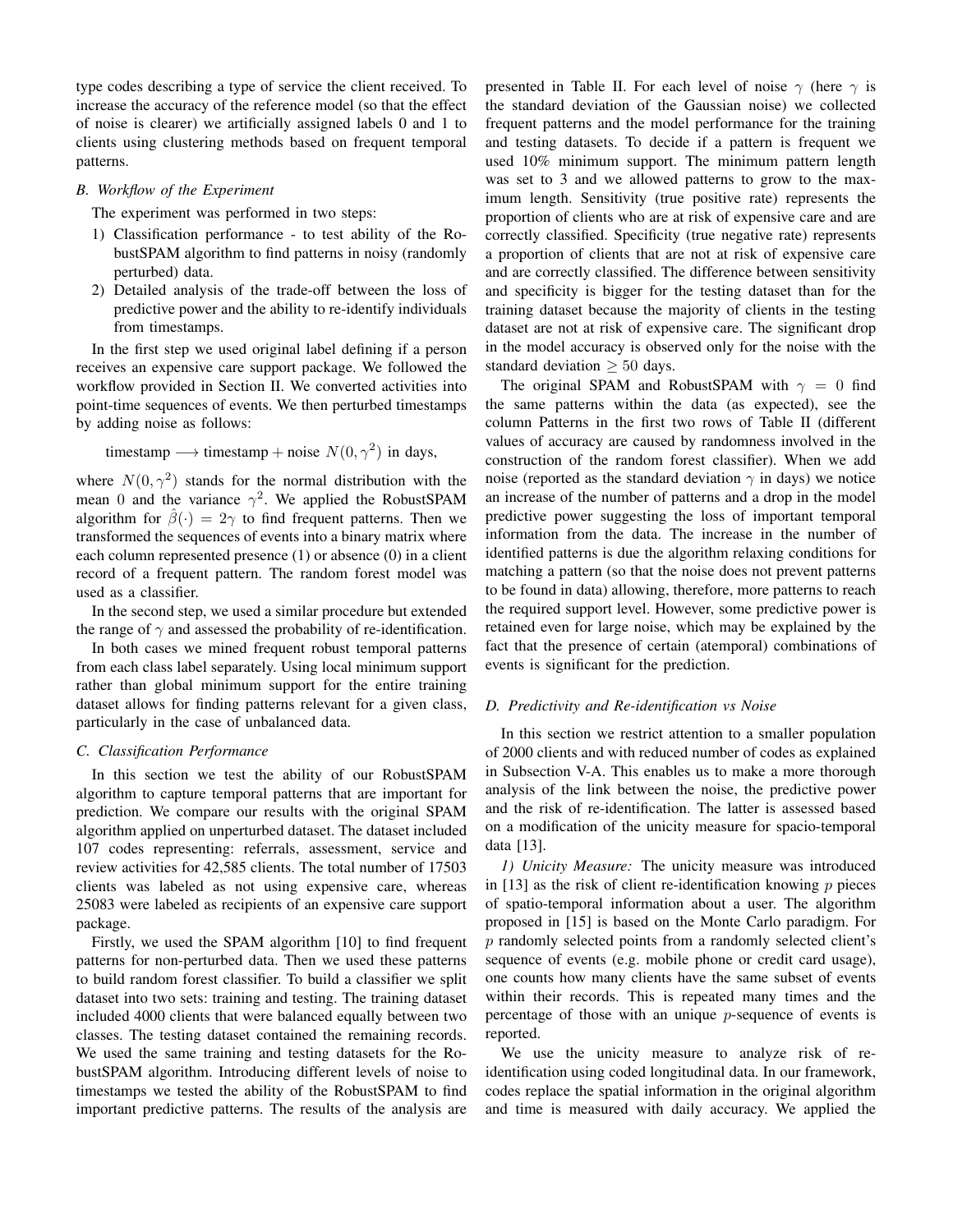| algorithm         | noise $\gamma$ | Patterns | Train Acc | Train Sn | Train Sp | Test Acc | Test Sn | Test Sp |
|-------------------|----------------|----------|-----------|----------|----------|----------|---------|---------|
| <b>SPAM</b>       | NA             | 4454     | 0.8012    | 0.8193   | 0.7851   | 0.8019   | 0.8939  | 0.7069  |
| <b>RobustSPAM</b> |                | 4454     | 0.8018    | 0.8178   | 0.7872   | 0.7974   | 0.8908  | 0.7017  |
| <b>RobustSPAM</b> |                | 5101     | 0.8058    | 0.8365   | 0.7801   | 0.7967   | 0.8887  | 0.7016  |
| <b>RobustSPAM</b> |                | 6622     | 0.7975    | 0.8073   | 0.7883   | 0.7935   | 0.8804  | 0.7012  |
| <b>RobustSPAM</b> | 14             | 9019     | 0.7887    | 0.8203   | 0.7629   | 0.7884   | 0.8815  | 0.6928  |
| <b>RobustSPAM</b> | 25             | 13622    | 0.7827    | 0.789    | 0.7768   | 0.7866   | 0.8791  | 0.6912  |
| <b>RobustSPAM</b> | 50             | 29764    | 0.6158    | 0.6226   | 0.6097   | 0.5986   | 0.7173  | 0.5004  |

TABLE II CLASSIFICATION PERFORMANCE.



Fig. 3. Predictivity vs level of noise

TABLE III RISK OF RE-IDENTIFICATION VS LEVEL OF NOISE.

| Noise $\gamma$ | $p=2$ | $p=3$ | $p=4$ | $p=5$ | $p=6$ |
|----------------|-------|-------|-------|-------|-------|
|                | 0.62  | 0.95  | 0.99  | 0.99  |       |
|                | 0.21  | 0.95  | 0.99  | 0.99  | 0.99  |
| 7              | 0.07  | 0.46  | 0.79  | 0.92  | 0.97  |
| 12.5           | 0.05  | 0.32  | 0.66  | 0.85  | 0.93  |
| 25             | 0.03  | 0.21  | 0.47  | 0.69  | 0.82  |
| 100            | 0.01  | 0.06  | 0.17  | 0.30  | 0.42  |
| 250            | 0.006 | 0.02  | 0.07  | 0.13  | 0.21  |
| 500            | 0.005 | 0.02  | 0.04  | 0.08  | 0.13  |
| 5000           | 0.003 | 0.01  | 0.03  | 0.05  | 0.08  |

algorithm for various levels of perturbation of timestamps. Table III collects the results.

*2) Loss in Model Prediction:* For a selection of noise standard deviations  $\gamma$  reported in first column of Table IV, we perturbed the data and applied our inference approach with robust timestamps. Each model was generated on the same training sample of 800 clients and tested on the remaining 1200 clients. Both datasets were balanced.

Figure 3 presents the model predictivity as a function of the noise standard deviation  $\gamma$ ; exact values and the number of patterns found are collected in Table IV. Comparison of Tables III and IV yields a conclusion that the noise with standard deviation of  $\gamma = 25$  days retains good predictivity while providing good prevention of re-identification based on 2 external observations and acceptable for 3 observations. Increasing noise to  $\gamma = 100$  strongly improves the privacy (even at the level of 6 observations) but at a cost of a visible

TABLE IV TESTING SET ACCURACY VS LEVEL OF NOISE.

| Noise $\gamma$ | Patterns | Acc  | Sn   | Sp   |
|----------------|----------|------|------|------|
|                | 13       | 0.99 | 0.99 |      |
|                | 27       | 0.94 | 0.94 | 0.94 |
| 7              | 40       | 0.91 | 0.90 | 0.92 |
| 12.5           | 45       | 0.90 | 0.89 | 0.90 |
| 25             | 59       | 0.87 | 0.85 | 0.88 |
| 100            | 218      | 0.79 | 0.75 | 0.82 |
| 250            | 565      | 0.70 | 0.62 | 0.78 |
| 500            | 819      | 0.66 | 0.59 | 0.73 |
| 5000           | 1283     | 0.64 | 0.57 | 0.72 |

loss of predictive power. Taking into account that this test was performed on a small dataset of 2000 individuals, we may conclude that the perturbation of timestamps in the whole dataset of over 42,000 clients should provide significantly stronger privacy protection. Further investigations will be taken up in future research.

All experiments were conducted on Intel(R) Core(TM) i7- 4790 3.0Ghz CPU and 16GB of RAM.

## VI. CONCLUSIONS

Techniques for mining (time-point) sequential data as well as methods to mine time-interval data have been developed over the last twenty years. These algorithms have been successfully used for datasets with accurately recorded timestamps. However, existing methods do not work for noisy data as the noise may blow a true frequent pattern into a large number of rare patterns, which therefore will be excluded